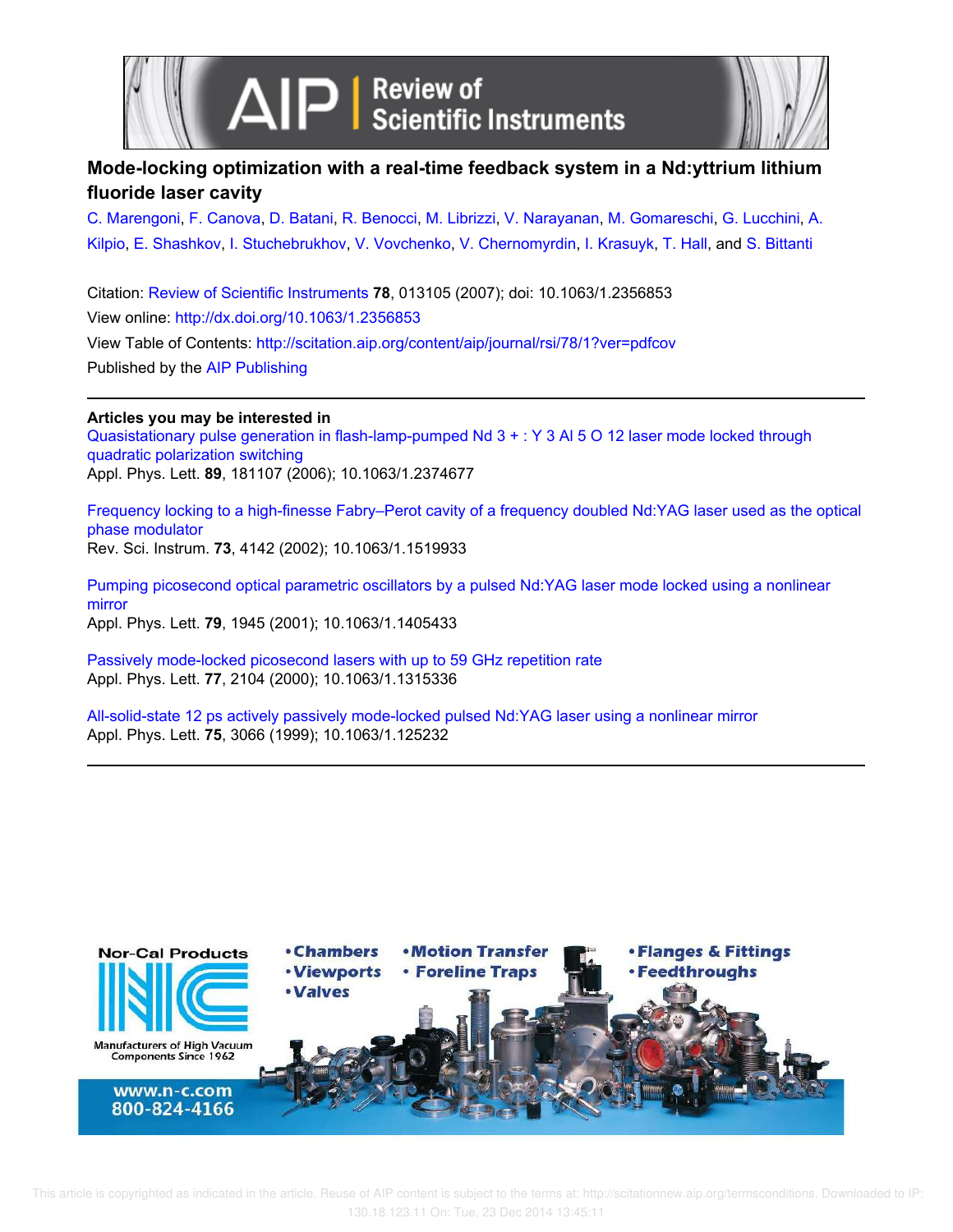# **Mode-locking optimization with a real-time feedback system in a Nd:yttrium lithium fluoride laser cavity**

C. Marengoni, F. Canova,<sup>a)</sup> D. Batani,<sup>a)</sup> R. Benocci, M. Librizzi, V. Narayanan, M. Gomareschi, and G. Lucchini *Dipartimento di Fisica "G.Occhialini," Università di Milano Bicocca, Piazza della Scienza 3, 20126 Milano, Italy*

A. Kilpio, E. Shashkov, I. Stuchebrukhov, V. Vovchenko, V. Chernomyrdin, and I. Krasuyk *General Physics Institute, Russian Academy of Sciences, 117940 Moscow, Russia*

#### T. Hall

*University of Essex, Colchester C04 35Q, United Kingdom*

#### S. Bittanti

*Dipartimento di Elettronica & Informazione, Politecnico di Milano via G. Ponzio 34/5, 20133 Milano, Italy*

Received 10 April 2006; accepted 27 August 2006; published online 17 January 2007-

We present a control system, which allows an automatic optimization of the pulse train stability in a mode-locked laser cavity. In order to obtain real-time corrections, we chose a closed loop approach. The control variable is the cavity length, mechanically adjusted by gear system acting on the rear cavity mirror, and the controlled variable is the envelope modulation of the mode-locked pulse train. Such automatic control system maintains the amplitude of the mode-locking pulse train stable within a few percent rms during the working time of the laser. Full implementation of the system on an Nd:yttrium lithium fluoride actively mode-locked laser is presented. *© 2007 American Institute of Physics.* [DOI: 10.1063/1.2356853]

### **I. INTRODUCTION**

In this article we describe the measurement and control system designed to stabilize the mode-locking operation of a Nd:YLF (yttrium lithium fluoride) oscillator. The oscillator is part of a 10 TW Nd: glass system in construction at the University of Milano Bicocca, which should finally operate in the 1 ps, 10 J regime using the chirped pulse amplification  $(CPA)$  technique.<sup>1–7</sup>

The control of the quality and stability of mode locking is mandatory in order to guarantee a good amplification and experimental reproducibility. In our case, this is particularly true because the laser pulse produced by the oscillator is stretched and chirped in an optical fiber, whose performance strongly depends on the time duration and energy of the input beam, being based on nonlinear effects during propagation.

The cavity detuning problem is well known in literature,<sup>8</sup> because laser systems working in the active mode-locking regime show modulations on the pulse train whenever the frequency of the acousto-optic modulator and the inverse of the cavity round trip time are not perfectly tuned. It is possible to model this behavior using the *self*- $Q$ -*switching* mathematical model<sup>9</sup> (see also the appendix at the end of the present article). Practically, it is, however, difficult to eliminate all the effects that bring to cavity detuning, since these are due to many different sources (thermal, both in the lasing material and in the acousto-optic

modulator, mechanical, etc.) and often show a strong nonlinear behavior.

Therefore we rather chose to implement a *closed loop* approach in order to ensure the stability of the mode-locking pulse train. As explained in more detail in the following, we chose the cavity length as the independent, or *control*, variable (to be mechanically adjusted by a gear system acting on the rear cavity mirror) and the low-frequency modulations of the pulse train envelope as the monitored and measured quantity (the *controlled* variable).

With respect to previous works presented in the literature, our system is characterized by the following key points:

- $(i)$  *It uses the low-frequency modulation of the pulse train as the control variable*. With respect to possible alternatives (i.e., monitoring the pulse-to-pulse fluctuations<sup>8</sup>), this allows a deeper insight into the physics of the problem. Moreover it also allows using relatively slow electronics and acquisition devices, which are cheaper and more readily available;
- $(ii)$  *It uses a closed loop approach*, without any attempt to directly eliminate all the sources of instabilities (except for the cooling system, as specified later) or any attempt to directly measure the absolute value of the cavity length (which again requires sophisticated and expensive diagnostics);
- $(iii)$  *It uses standard components and standard software* (LABVIEW, National Instruments), which can be easily implemented on a personal computer, controlling the full operation of the system, and can be easily adapted a) Also at LOA, Ecole Polytechnique, Palaiseau, France. and and upgraded; and upgraded; and

0034-6748/2007/78(1)/013105/8/\$23.00

## **178**, 013105-1 © 2007 American Institute of Physics

 This article is copyrighted as indicated in the article. Reuse of AIP content is subject to the terms at: http://scitationnew.aip.org/termsconditions. Downloaded to IP: 130.18.123.11 On: Tue, 23 Dec 2014 13:45:11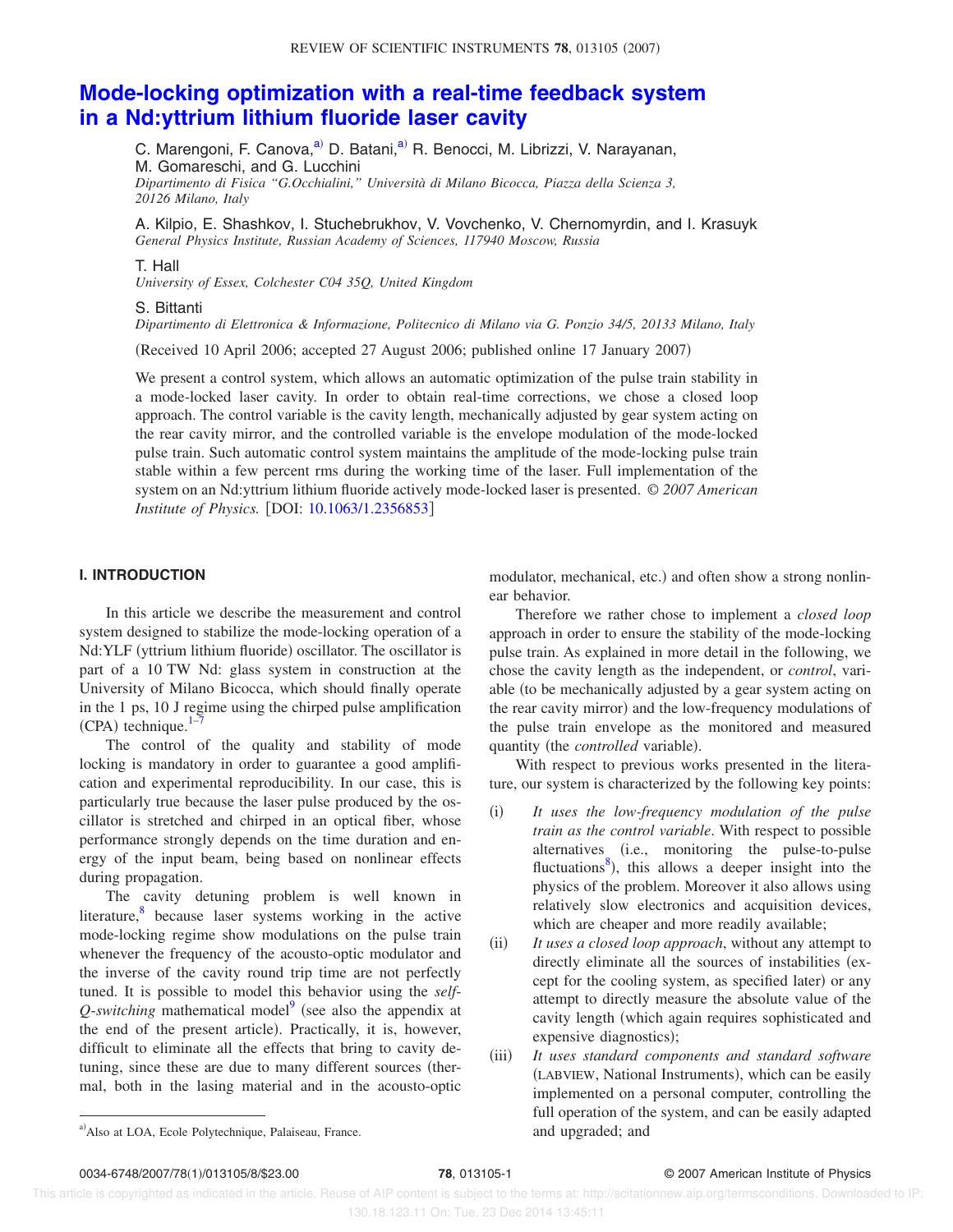

FIG. 1. (Color online) The oscillator cavity (a) and the setup for experimental measurements (b). Here FM is front mirror, RM is rear mirror, AP is intracavity aperture; ML is mode locker; WP is wave plate, ET is etalon, HP is polarizer, SH is pinhole, SL is intracavity focusing lens, and ROD1 and ROD2 are the two (crossed) Nd:YLF rods.

 $(iv)$  *It uses a quite robust and fast mathematical model for analysis of the spectra* and the individuation of the main peaks in the low-frequency mode-locking modulations.

In the first part of the article, we describe the experimental observations concerning mode-locking instabilities and their sources (thermal, electronic, and mechanical).

In the second part, we present the solution to the thermal problems.

The third part includes our analysis of the modulation regime and the physical explanation of this behavior.

In the fourth part, we describe the mathematical model and the algorithm we used to measure the instability, which is based on the fast fourier transform and/or the Yule-Walker method. $10$ 

The fifth part describes the control of the cavity length and the experimental implementation of the system from the hardware and software points of view.

Finally, we present results and conclusions, while the appendix includes a simple model describing mode-locking modulations.<sup>11</sup>

## **II. OBSERVATION OF MODE-LOCKING INSTABILITIES**

Fluctuations and instabilities in the pulse train of modelocked oscillator have multiple causes and can be described through the self- $Q$ -switching model.<sup>9,12–14</sup> They are characterized by spikes of different amplitudes, which are quite irregular and strongly dependent on cavity detuning. The modulation frequency depends on the mismatch between the natural frequency of the cavity *c*/2*L*, where *c* is the speed of light and  $L$  is the effective cavity length) and the modelocker frequency. The mismatch between the two frequencies may arise from *frequency instability* in the electronic driver of the mode locker (acousto-optic modulator), that brings the system out of resonance, *mechanical vibrations*, usually at very low frequency and poorly dumped, induced by external



FIG. 2. Example of mode-locked pulse train from the Quantronix oscillator recorded with a digital LeCroy 9344 500 MHz scope and a photodiode type Hamamatsu BPX-65 with  $3.5$  ns rise time: (a) a few pulses in stable conditions 20 ns horizontal division, 50 mV vertical division), (b) a few pulses in unstable conditions (10 ns horizontal division, 50 mV vertical division), (c) a pulse train in stable conditions (50  $\mu$ s horizontal division, 100 mV vertical division), (d) a pulse train in unstable conditions  $(50 \mu s)$  horizontal division, 1 V vertical division).

 This article is copyrighted as indicated in the article. Reuse of AIP content is subject to the terms at: http://scitationnew.aip.org/termsconditions. Downloaded to IP: 130.18.123.11 On: Tue, 23 Dec 2014 13:45:11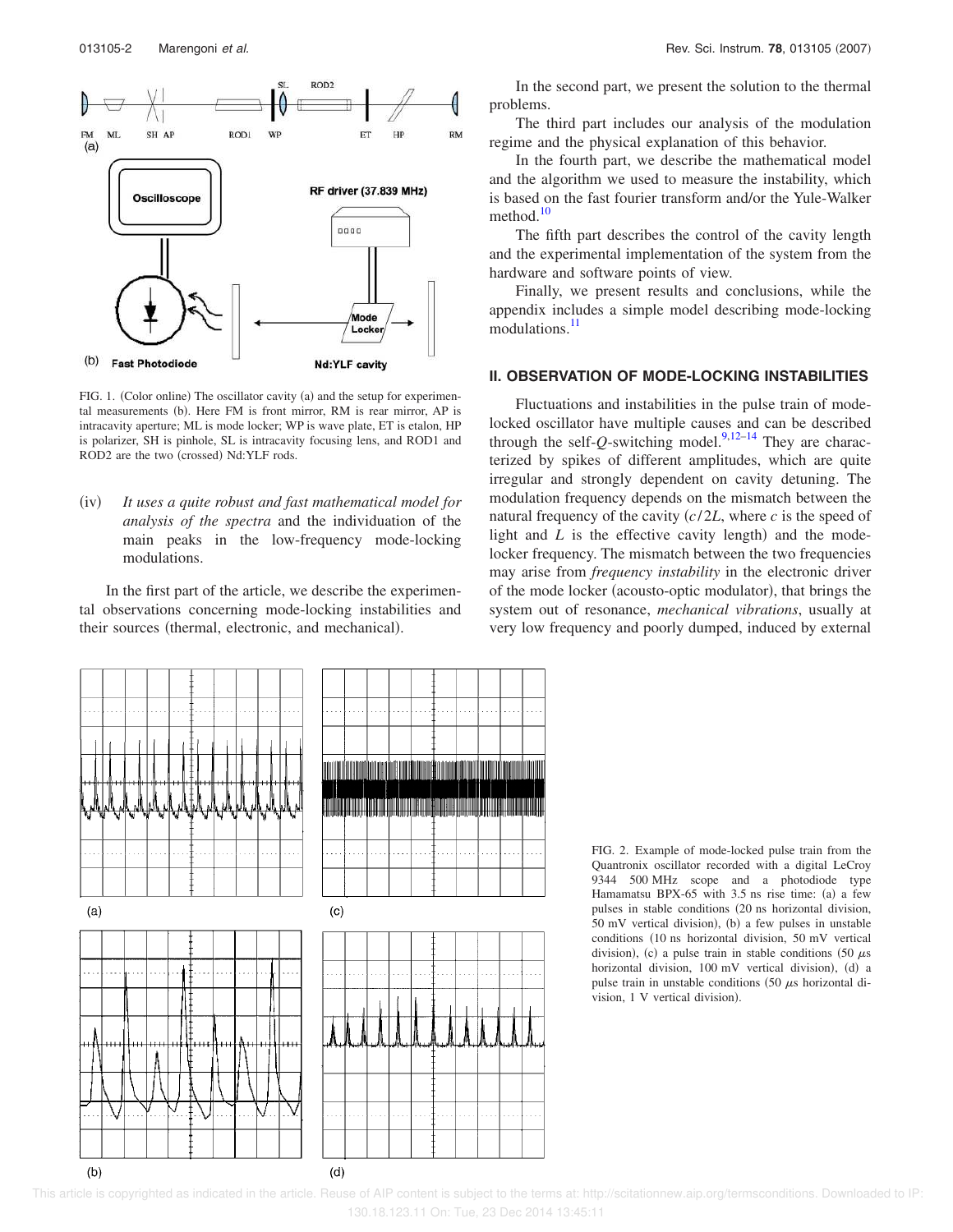



c) Oscillation frequency



FIG. 4. (Color online) Different behaviors induced by the detuning on mode locking: unstable pulse train with constant frequency carrier  $[(a)$  and  $(b)]$ and unstable pulse train with random frequency carrier  $[(c)$  and  $(d)]$ .

#### **A. The Nd:YLF oscillator**

The oscillator is a Quantronix Model 4216D cw modelocked laser with crossed double-rod Nd:YLF, pumped by flash lamps, working at high repetition rate ( $\approx$ 80 MHz) (Fig. 1). Each of the two active material rods, 4 mm in diameter and 79 mm long, is pumped by a single krypton arc lamp placed in an elliptical gold-coated cavity. The output coupler [FM in Fig.  $1(a)$ ] has a transmission of 12%. The laser operates in the  $TEM_{00}$  transverse mode thanks to an intracavity aperture  $[AP \text{ in Fig. 1(a)}]$ . The system was designed to eliminate thermal lensing effect by a particular positioning of the Nd:YLF rods.<sup>15</sup> The mode locker (ML) is driven by a rf power of 8 W at  $\approx$ 40 Mhz. It creates a pulse train with pulse width of 100 ps and a peak power of  $10^4$  W/cm<sup>2</sup>.

Figures  $2(a) - 2(d)$  show examples of mode-locked pulse trains produced by the Quantronix oscillator recorded with a digital LeCroy 500 MHz 9344 oscilloscope and a photodiode type Hamamatsu BPX-65 with 3.5 ns rise time. Pulses are observed on a  $5$  ns time scale in (a) stable and in (b) rather unstable conditions (showing very large pulse-to-pulse fluctuations). Let us notice that the temporal resolutions of the oscilloscope and of the used detector are not sufficient to measure the temporal duration of the single pulses. However they are suitable for checking the pulse train stability, i.e., the amplitude of single pulses and the pulse repetition frequency.

Figures  $2(c)$  and  $2(d)$  shows mode-locked pulse trains produced by the oscillator,  $(c)$  in stable conditions and  $(d)$ when the instabilities are present. Here we used a longer time scale (50  $\mu$ s), which allows evidencing the long-time modulations of the pulse train, with typical frequencies in the 0–30 kHz range.

## **III. DETAILED CHARACTERISTICS OF MODE-LOCKING INSTABILITIES: PARAMETRIC STUDY**

In order to obtain a complete overview of the problem of mode-locking instabilities, we performed a parametric study on the possible sources of instability.

We first identified the frequency shift of the radio frequency driver of the mode locker, the mechanical perturbations (vibrations), and the thermal load on the laser as pos-



FIG. 3. (Color online) (a) Amplitude modulations of the mode-locking pulse train changing the cavity length (detuning) for a fixed flash lamp current (23 A). Three regions are evidenced: (A) stable pulse train, (B) unstable pulse train with constant frequency carrier, and (C) unstable pulse train with random frequency carrier. (b) Dominant frequency of the modulations in the pulse train vs detuning for a fixed flash lamp current (23 A). (c) Dominant frequency of the modulations vs flash lamp current for a detuning corresponding to the maximum amplitude [for instance the peak in Fig.  $3(a)$ corresponds to an amplitude of  $3.8$  V and a frequency of  $16.8$  kHz]. (d) Effect of changing the flash lamp current on the curve shown in Fig.  $3(a)$ .

factors (cooling system, air conditioning, and external electric power supply), *thermal load* modulations due to nonhomogeneities in krypton lamps current and insufficient pumping stability, and *insufficient thermal dissipation* on acousto-optic modulator and/or wrong working temperature.

Since it is quite difficult to eliminate all the sources of instability (except the working temperature of the acoustooptic modulator) we opted for a closed loop approach in order to control and stabilize the mode-locking pulse train.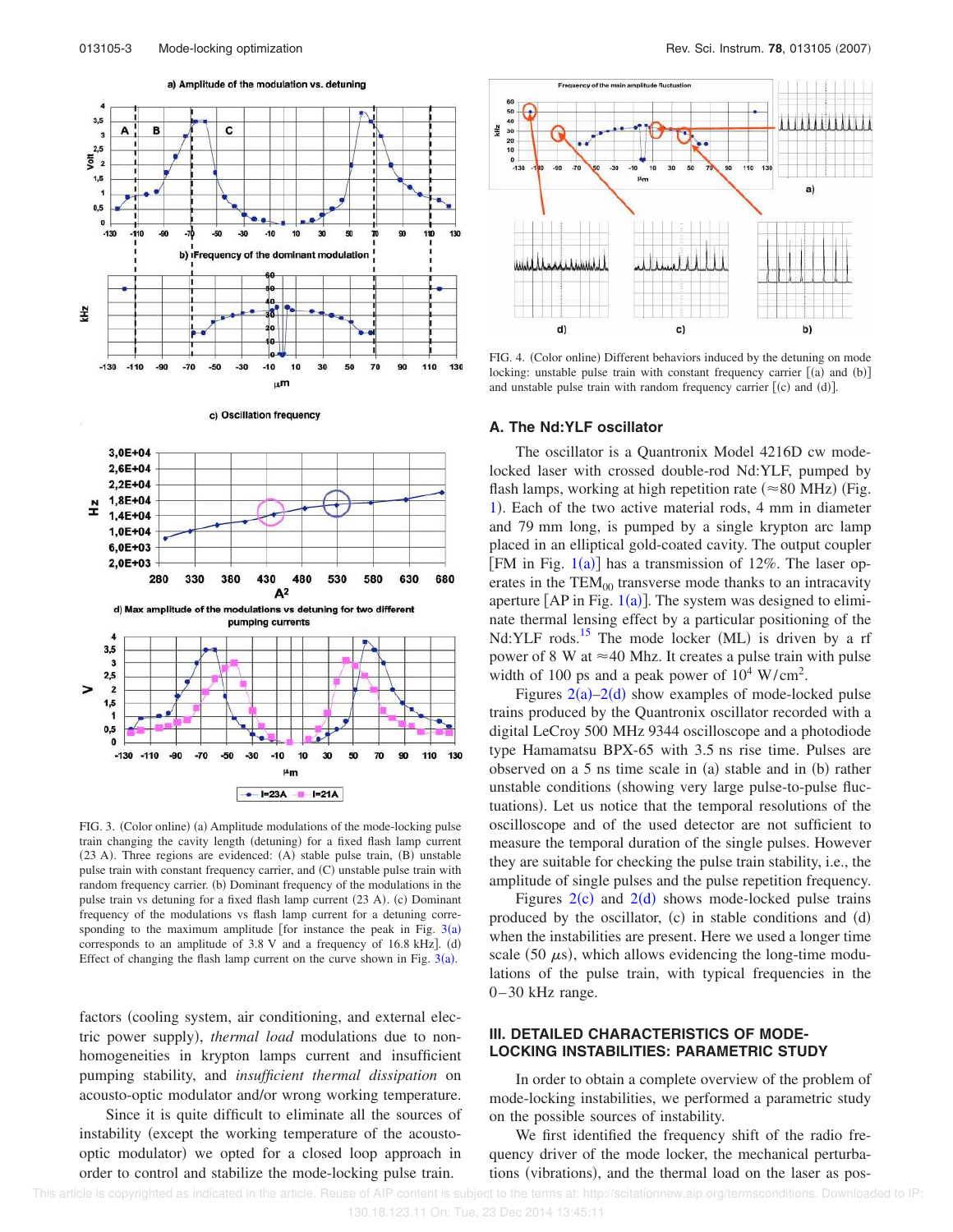

FIG. 5. Setup of the experiment to test the stability of the rf driving signal (a), and frequency drift for 2 h of measurement (b).

sible sources of instabilities. Then, for characterizing such instabilities, we measured the amplitude of the modulation in the mode-locking pulse train while changing the cavity length and the current applied to the laser flash lamps. Our experimental results are shown in Fig. 3.

## **A. Measurement of the amplitude modulations changing the flash lamp current and the cavity length** (detuning)

The amplitude of the modulations is defined as the peakto-valley (PV) value of the spikes present in the envelope of the mode-locking pulse train. These are low frequency and may have large amplitude [eight to ten times the average pulse amplitude, compare Figs.  $2(c)$  and  $2(d)$ ].

Such modulations appear after the system has been operational for some time. When they appear, one needs to manually adjust the laser cavity, even as frequently as every half an hour.

The amplitude and the frequency of the modulations of the mode-locked pulse train were studied while changing the cavity length (detuning) while keeping the flash lamp current constant. The maximum detuning was  $\pm 120 \mu$ m. We can recognize three different regimes (Fig.  $4$ ):

- (A) Stable mode locking (detuning of  $\pm$  a few microns): The pulse train shows no appreciable modulations [Fig.  $2(c)$ ].
- (B) Modulations with a constant carrier frequency (detuning of less than  $\pm 50 \mu$ m): In this zone the pulse train is modulated with a dominant frequency, which smoothly shifts from 30 to 15 kHz.
- $(C)$  *Modulations with unstable (random) carrier frequency* (detuning between +60 and +120  $μ$ m and between –60 and  $-120 \mu m$ ): In this zone the mode-locking regime

is very unstable and the oscillation frequency of the modulations of the pulse train envelope changes every few cycles.

Figure  $3(d)$  shows that for two different fixed flash lamp currents, the detuning behavior is similar and the different zones still exist, only the width of the stability zone and of unstable regions change.

#### **B. Sources of mode-locking instability**

The possible reasons for the mode-locking instabilities are the drifting of the rf driving signal, mechanical resonances, coming from the pump of the water cooling system and the environment of laboratory and an insufficient evacuation of the thermal load from the Nd:YLF rods, insufficient heat removal from the mode-locking crystal, and misaligned cavity length.

## *1. Experimental measurement of the frequency drift of the rf signal*

To test the stability of the frequency of the rf driver of the mode locker we measured the repetition frequency of the laser pulses with a frequency analyzer (1 mHz resolution) for 2 h, using the experimental setup in Fig.  $5(a)$ . Also, we used a two-channel rf analyzer to simultaneously measure the repetition frequency of the laser pulses (as shown in figure) and the rf driving frequency.

The measurements showed that the two signals were shifting in time while keeping an exact ratio of  $2$  (as expected) at all times. Therefore we can conclude that the shift in the pulse repetition frequency is without any doubt induced by the frequency of the rf driving signal.

Figure  $5(b)$  shows that the electronics components of the driver are affected by a drift of about 30 Hz during such 2 h time period and seems to slowly approach an asymptotic value. Such drift can be fitted with a logarithmic slope, in agreement with the usual thermal drift in electronics components.<sup>16</sup>

#### *2. Mechanical resonances and thermal load*

The laser is mounted on an INVAR breadboard, designed to dump low frequency  $(1-100 \text{ Hz}$  frequency) and with a thermal coefficient of dilatation of 200 nm/K. From this point of view we are quite sure that the alignment is robust and none of the modulations come from these sources.

Moreover, this particular oscillator is practically insensitive to thermal load, thanks to the specific design, which uses two rods plus a converging lens configuration for eliminating thermal lense effects.

## *3. Heat on the mode-locking crystal: External cooling system*

The laser system was characterized by an undesired coupling between the cooling system of the acousto-optic modulator and that of the flash lamps and lazing rods, which use the same water. This serial configuration must be considered as a serious design fault: indeed, whenever the laser is operated for sufficiently long time, the water warms up, and the temperature of the acousto-optic modulator is not kept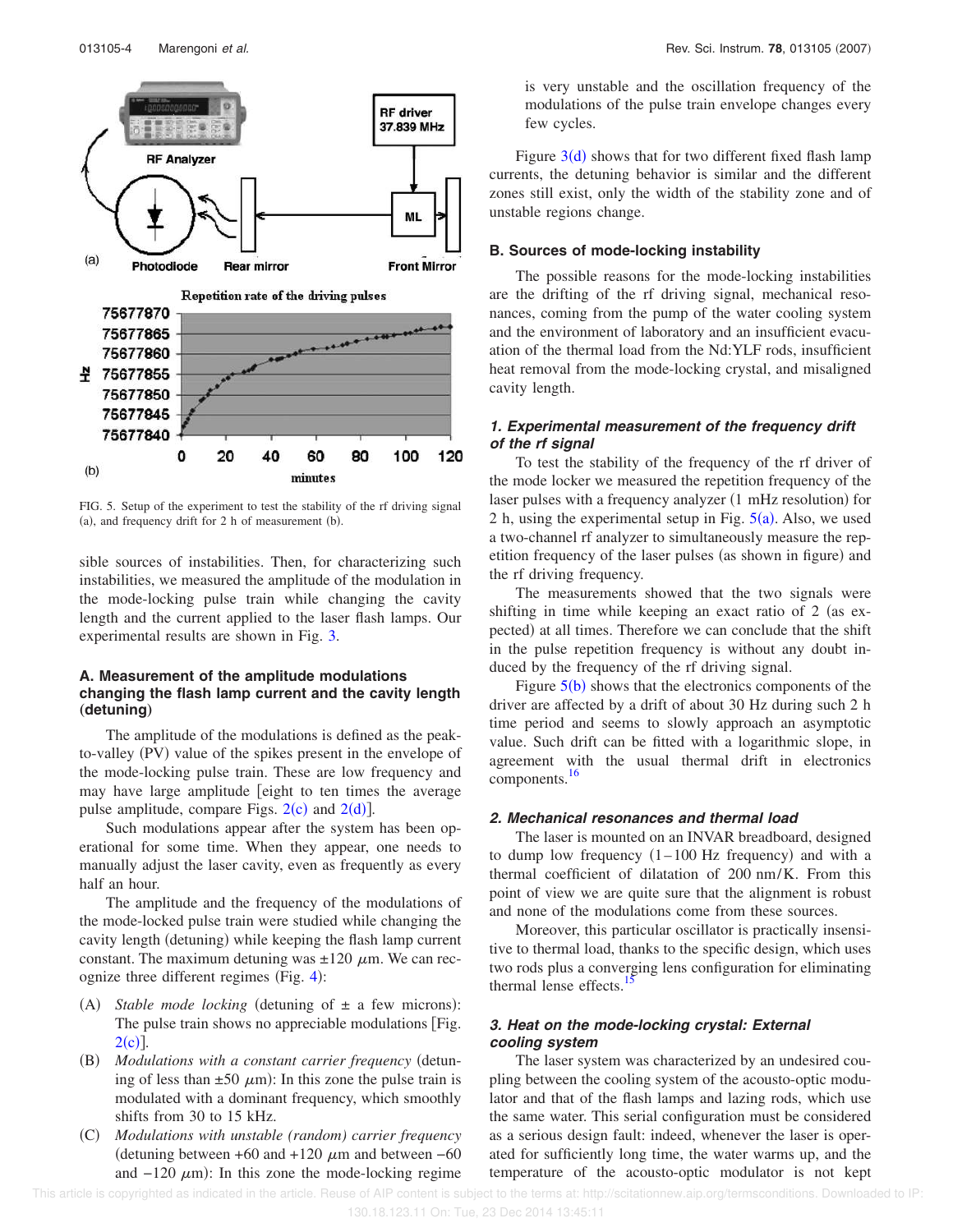

FIG. 6. Setup used to independently control and optimize the temperature of the mode-locker crystal (a), standing wave ratio (SWR) of the acousto-optic modulator vs thermal bath temperature (laser working with the flash lamp current fixed at 23 A).

constant. While this is not a big problem for the working conditions of the flash lamps and lazing rods, the acoustooptic modulator should instead work at fixed temperature conditions.<sup>17</sup>

Therefore we implemented a separate cooling system for the modulator by using a cooling bath, type Huber Polystat k6, which allows a temperature control at  $\pm 0.1$  °C. The working point of the modulator was set by measuring the energy reflected by the crystal back into the driver  $\lceil$  standing wave ratio (SWR)], with a rosmeter (Diamond SX-200). Figure  $6(b)$  shows the experimentally measured SWR versus temperature showing an optimal working temperature of  $25.7 \pm 0.6$  °C.

The implementation of the separate temperature control of the mode locker did definitely improve the reliability of the system: the stability time increased from  $\approx 20$  to  $\approx$  90 min. However, after this time, the modulations and the unstable operations appears again (see Fig. 7). Indeed getting longer stability times required the implementation of the closed loop automatic system for cavity control.

## **C. Relaxation oscillations**

Relaxation oscillations are well known in literature $1/1$  as low-frequency modulations due to energy exchange between the radiation in the cavity and the energy stored in the active medium. These are particularly relevant for lasing materials with long decay times, as it is the case of Nd:YLF (about 450  $\mu$ s). The typical frequency of relaxation oscillation can be expressed as



FIG. 7. Time evolution of the mode-locked pulse train on long time scales (first image on the top: time  $t=0$ , 10  $\mu$ s horizontal division, 100 mV vertical division; intermediate image:  $t=+30$  min, 10  $\mu$ s horizontal division, 200 mV vertical division; and last image on bottom:  $t=+60$  min, 10  $\mu$ s horizontal division, 200 mV vertical division). The laser was working with a flash lamp current of 23 A. The implementation of the separate temperature control of the mode locker improved the stability of the system from  $\approx$  20 to  $\approx$  90 min.

$$
f_n = \frac{\sqrt{(P/P_{\text{th}} - 1)/\tau_{\text{cavity}}\tau_{\text{fluo}}}}{2\pi},\tag{1}
$$

where *P* is the pump power, proportional to  $I^2$  (*I* is the current driving the flash lamps, and the emission of the gas discharge is proportional to  $P = I^2 R$ , the Joule law),  $P_{th}$  is the power threshold necessary to get lasing in the cavity, and  $\tau_{\text{cavity}}$  and  $\tau_{\text{fluo}}$  are the cavity life time and the decay time of the inverted population.

In our case, the observed large oscillations in the modelocked pulse train may indeed be due to relaxation oscillations triggered by the various sources we just described (rf



FIG. 8. (Color online) Modulation frequency vs driving currents in the flas hlamps (blue curve, diamonds), showing a fair agreement with the slope (pink curve, triangle) calculated with formula  $(1)$ .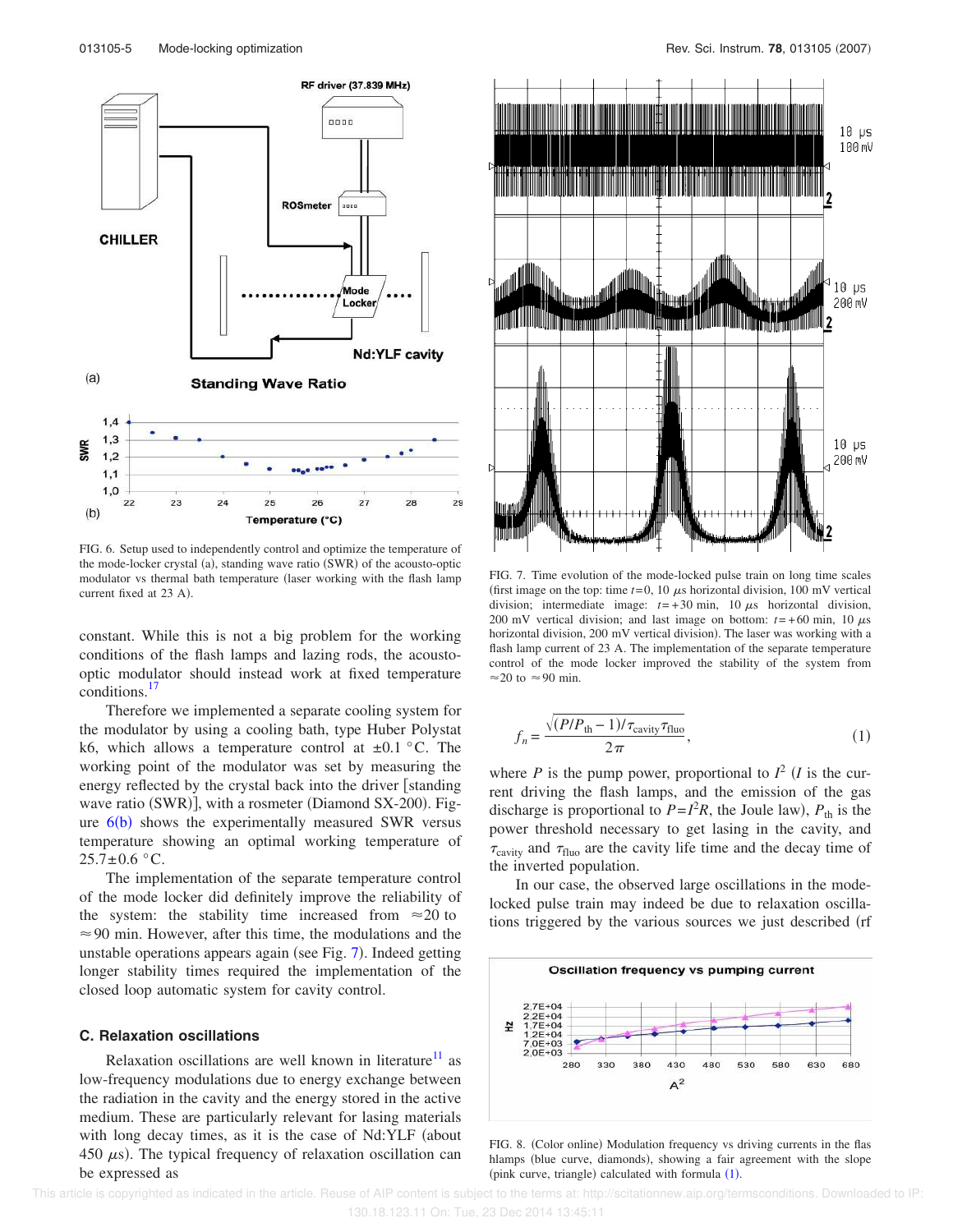

 $(d)$ 

FIG. 9. (Color online) Electronic scheme of the Sullen-Kay filter, the filter response, calculated with the SPICE software, and the signal (spectrum of modulations measured with the ADC and obtained with FFT) with (c) and without (d) the base band replica.

drift, heat problems, etc.). These induce a detuning between the cavity frequency  $(c/2L)$  and the acousto-optic modulator frequency, which produces a low-frequency beating. Whenever such beating has a frequency close enough to the frequency of relaxation phenomena, we fall in resonance, and we expect the onset of very large oscillations in the modelocked pulse train.

In order to test this scenario, we measured the main (dominant) frequency of the modulations versus the driving current in the flash lamps (see Fig.  $8$ ). The behavior is in fair agreement with what can be calculated using formula  $(1)$ , suggesting indeed the role of relaxation oscillations in the observed phenomena.

Finally let us notice that the observed frequency shift corresponds to an induced cavity detuning of the order of



FIG. 10. Typical signal acquisition from the ADC.

$$
\Delta L = \left| \frac{c}{2v_f} - \frac{c}{2v_i} \right| \approx 1 \ \mu \text{m},\tag{2}
$$

with  $v_f$  and  $v_i$  as natural frequency of the cavity  $(c/2L)$  and the relaxed frequency [see Fig.  $5(b)$  for instance]. Such estimated detuning is in qualitative agreement with the measurements shown in Sec. III A.

## **IV. NUMERICAL METHODS: YULE-WALKER ALGORITHMS AND FAST FOURIER TRANSFORM**

As previously explained, we choose to find the control variable in the transformed space in order to fully estimate the effect of the beating between the mode-locker and cavity frequencies. Two algorithms allow us to follow the dynamic of modulations: the *fast Fourier transform* and the *Yule-Walker method*.

The fast Fourier transform algorithm, executing the discrete Fourier transform (DFT) of a signal, is a well known technique in signal processing, which is very robust from the numerical point of view, but strongly dependent on the number of available samples as far as noise rejection is concerned.

In our experiment, we initially used this method for acquiring data with a fast photodiode and a large bandwidth oscilloscope.

Then, in order to realize a closed loop system using the fast fourier transform (FFT) method and a commercial analog/digital converter (ADC), we used the undersampling technique, a windowing function, and an analogical double Sullen-Key filter (Butterworth,  $4^{\circ}$ , see Fig. 9). The role of the filter was to act as antialiasing, in the bandwidth from 0 to 300 kHz. The Sullen-Key filter used two operational amplifiers  $(OAs)$  of the type EL2045 (with  $B=100$  Mhz and  $SR = 275 \, \mu V/s$ .

The Yule-Walker method is a powerful parametric tool for fitting AutoRegressive models to data. From such models, the spectrum can be obtained along a different route and compared with that deduced via FFT. The advantage is that the methods appear to be more robust against noise corrupting data. Figures 10 and 11, respectively, show the typical signal acquisition from the ADC and the corresponding spectra obtained with the FFT and the Yule-Walker method.

To use this algorithm efficiently, we designed a data acquisition system composed by a fast photodiode (3.5 ns rise time), an ADC (Picotech212/50, 50 Msps, 12 bit,  $\pm 1\%$  accuracy), and a LABVIEW VI, which realizes the matrix inversion.

The noise rejection characteristic of this method allows us to easily identify the frequency created by the beating in the cavity.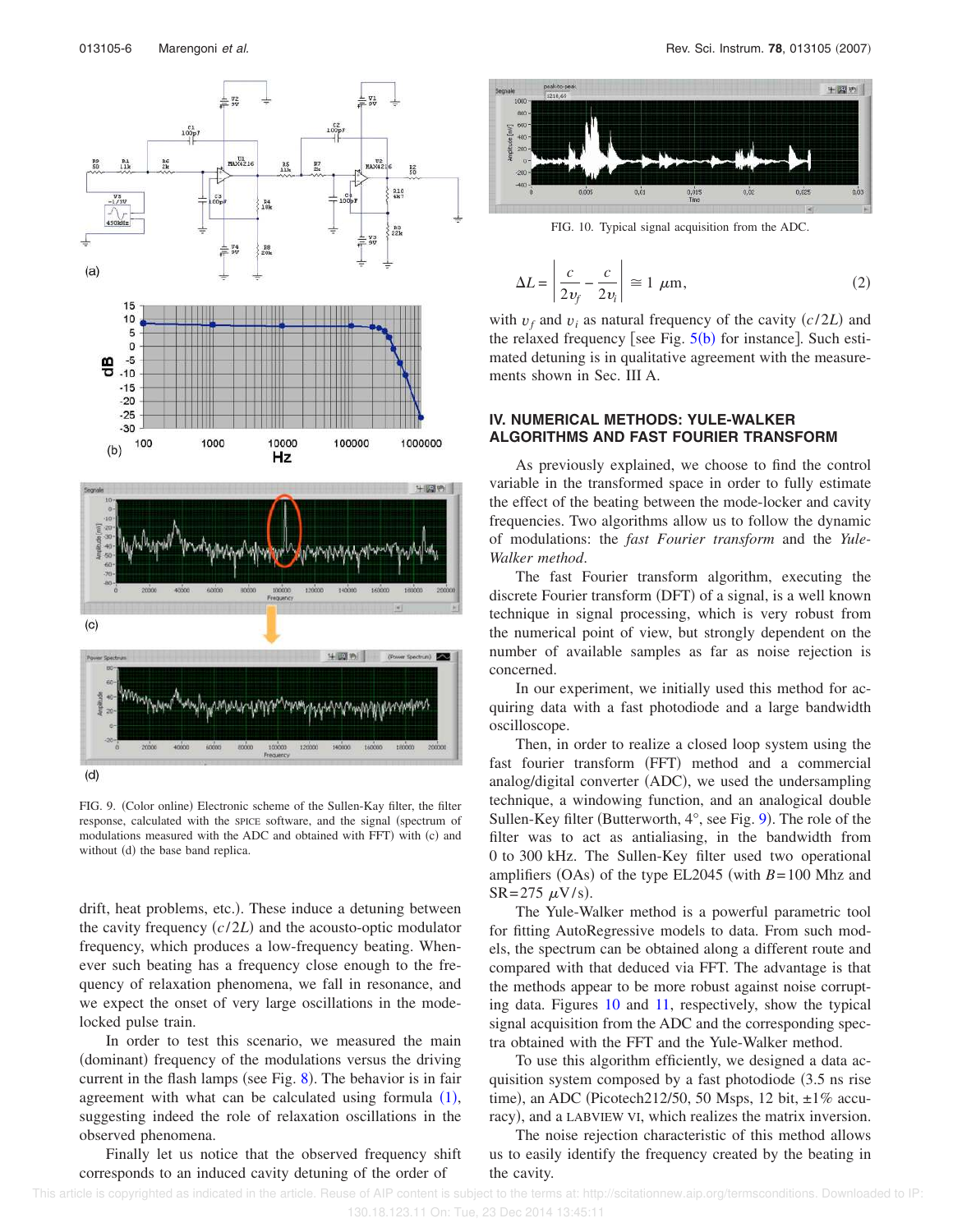

FIG. 11. (Color online) FFT (up) and Yule-Walker (down) spectral estimations.

Its only drawback is the fact that the implementation of this method slows the software down. However, this is not a major problem in our case because our system does not require a fast correction (the instability grows over a time scale of 10 min; therefore cavity length adjustments can be operated within a few minutes).

## **V. CONTROL OF THE CAVITY LENGTH: INSTRUMENTAL IMPLEMENTATION**

Continuously changing the cavity length, in order to follow the changes in the modulation frequency in real time, is a well-known technique, already presented in scientific literature, $9$  used to eliminate any modulation in the modelocking behavior in the detuning of the laser cavity itself. This technique consists in continuously changing the cavity length so as to have a real time correction to follow changes in the modulation frequency.

Such changes are the result, as we have seen above, of slow phenomena (period of minutes), so it is affordable to execute cavity length corrections with a mechanical system, which is very slow compared to the typical times of a laser system (pulse duration less than a nanosecond). The system works in a closed loop mode (see Fig. 12), the optical signal acquired by a photodiode is sampled by an ADC and undergoes a low-pass filtering with a double Sullen-Key. Finally, a



FIG. 12. Scheme of the closed loop system for the automatic control of the laser cavity length.



FIG. 13. (Color online) Driver (a), micrometric motor (b), and gears used to implement the cavity length control moving the rear mirror of the laser cavity  $[(c)$  and  $(d)]$ .

LABVIEW routine extracts its frequency. The LABVIEW VI activates a mechanical gear system and the cavity length is changed, following an experimental control law, until the modulation is eliminated.

The goal of such cavity length control system was to assure stable working conditions right from the laser switch on up to the end of the working time, avoiding the need for waiting for a very long time (as usually done in laser laboratories) while waiting, for instance, that the rf driver has stabilized. It also allows compensating for other sources of instabilities. In the practical realization we opted for a system which is modular and hence it can be easily reconfigured, a "user-friendly" interface, and the choice of control variables at low frequencies.

#### **A. Hardware: Mechanical and electronic system**

The components of the mechanical systems are shown in Fig.  $13$ . It includes  $(1)$  a driver  $(ESP 100)$  and a linear dc motor (Newport 850F DC), characterized by an accuracy of the linear position of  $1 \mu m$  and by a screw tap of  $1.275$  rounds/mm and  $(2)$  a movement transmission made of two cylindrical gear wheels with module 2 (and, respectively, gear numbers of 48 and 24).

#### **B. Control law and cavity length correction algorithm**

The control law is based on the analysis of the envelope of the pulse train. The control variables are the *frequency* and the *amplitude* of the modulations, and the control function  $\alpha = f(y_1, y_2, I)$  defines the look-up table used to choose the action and correct the detuning (see Fig. 14). This control law is valid for a detuning length between two maxima (zone with modulations with a constant carrier frequency, $\pm 50 \mu m$ , of the cavity length, Fig.  $4(c)$ ).

#### **C. The Role of LABVIEW in the control system**

LABVIEW VI (National Instruments) represents the software link between the data acquisition, from the ADC, and the control of the cavity length driving a dc linear motor. The

This article is copyrighted as indicated in the article. Reuse of AIP content is subject to the terms at: http://scitationnew.aip.org/termsconditions. Downloaded to IP: 130.18.123.11 On: Tue, 23 Dec 2014 13:45:11